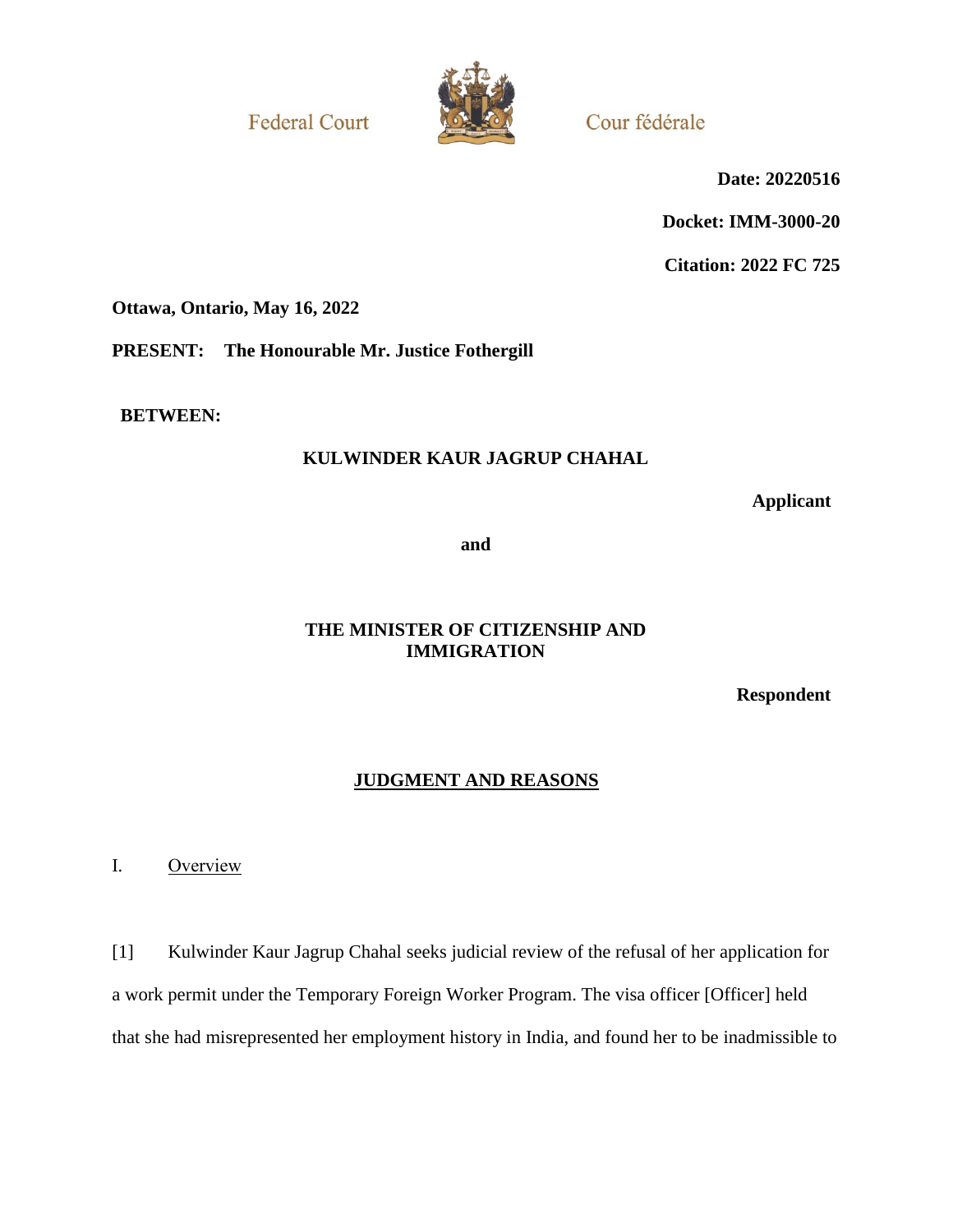Canada for a period of five years pursuant to s 40(1)(a) of the *Immigration and Refugee Protection Act*, SC 2001, c 27 [IRPA].

[2] The Officer did not inform Ms. Chahal of the underlying concern or problem leading to the preliminary conclusion that she may have misrepresented her employment history. The Officer's decision was procedurally unfair. The application for judicial review is therefore allowed.

### II. Background

[3] Ms. Chahal is a citizen of India. She applied for a work permit after she was offered a position as an administrative assistant with a company called Safety Solutions in Mississauga, Ontario.

[4] In support of her application, Ms. Chahal submitted a letter from her employer, the Podar World School in India, confirming that she worked there as an administrative assistant. She also submitted pay stubs that described her role as an administrative officer. The letter was signed by the school principal, and confirmed that Ms. Chahal had worked as an administrative officer and a senior coordinator since April 2014.

[5] Ms. Chahal says she was initially hired in the capacity of senior coordinator. However, as of July 2018 she assumed the additional role of administrative officer when the previous incumbent resigned. She held the dual position from July 2018 until the time she applied for the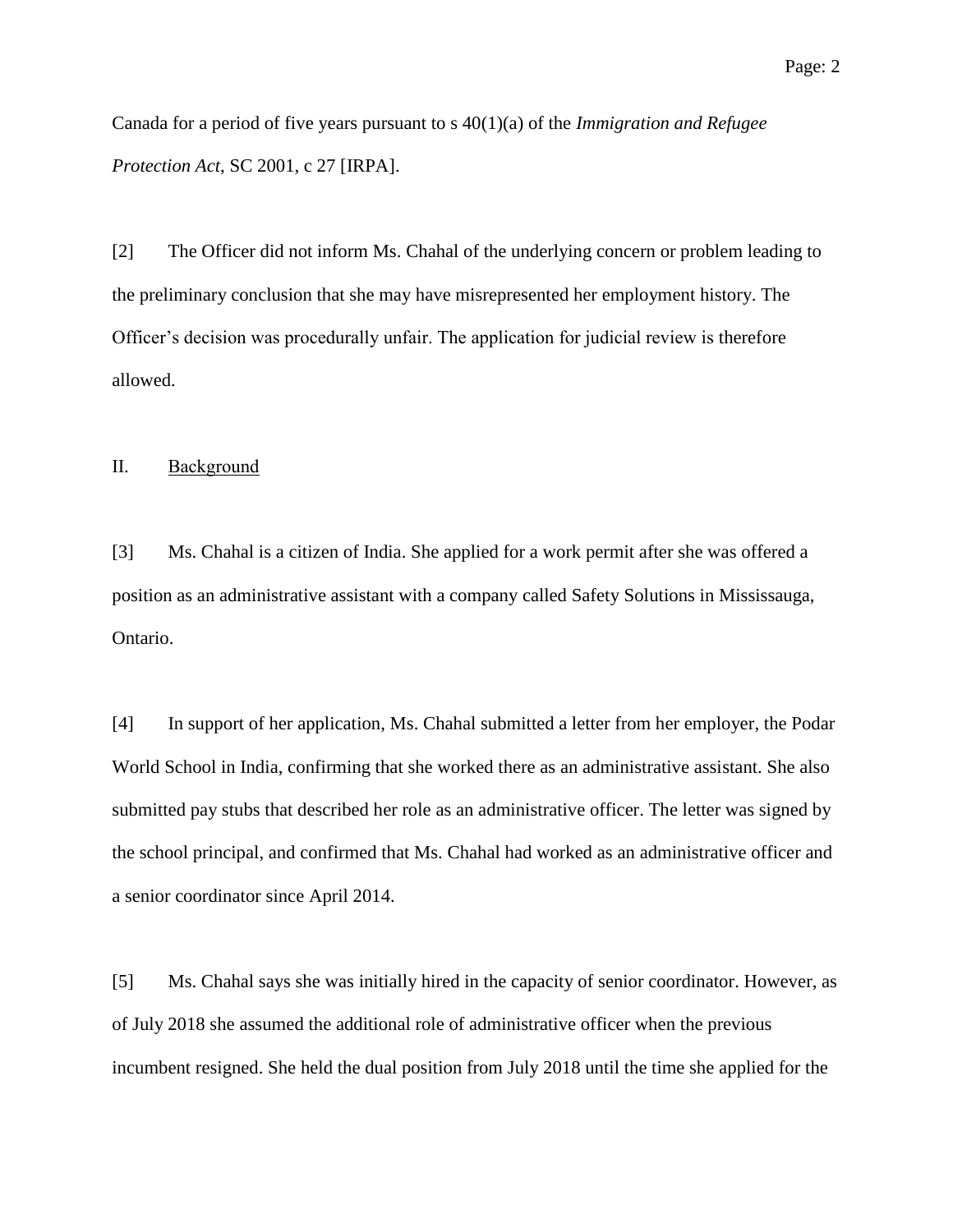work permit. Ms. Chahal asked for a raise in salary, and for her job title to be formally changed, but these requests were refused due to an ongoing regional dispute over school fees.

[6] The Officer attempted to independently verify Ms. Chahal's employment by conducting Internet searches and contacting employees of the Podar World School. According to the Officer's notes in the Global Case Management System [GCMS], the Internet search suggested that someone other than Ms. Chahal was serving in the role of administrative officer at the school.

[7] The Officer also spoke with the following individuals:

- (a) Sampada Palkar, headmistress of the Podar World School. Ms. Palkar confirmed that Ms. Chahal worked as an administrative officer at the school.
- (b) Kalpesh Shah, administrative officer at the Podar International School. Mr. Shah explained that he was not employed at the Podar World School, and the two schools are operated by different trusts. Mr. Shah commented that there are not many Podar World Schools, and expressed the view that it is not possible for one person to be both an administrative officer and a senior coordinator.
- (c) Sandeep Pinto, a human resources officer with the Podar World School. Mr. Pinto confirmed that Ms. Chahal was employed at the school and earned the salary she declared; however, he said that her position was senior coordinator and not administrative officer.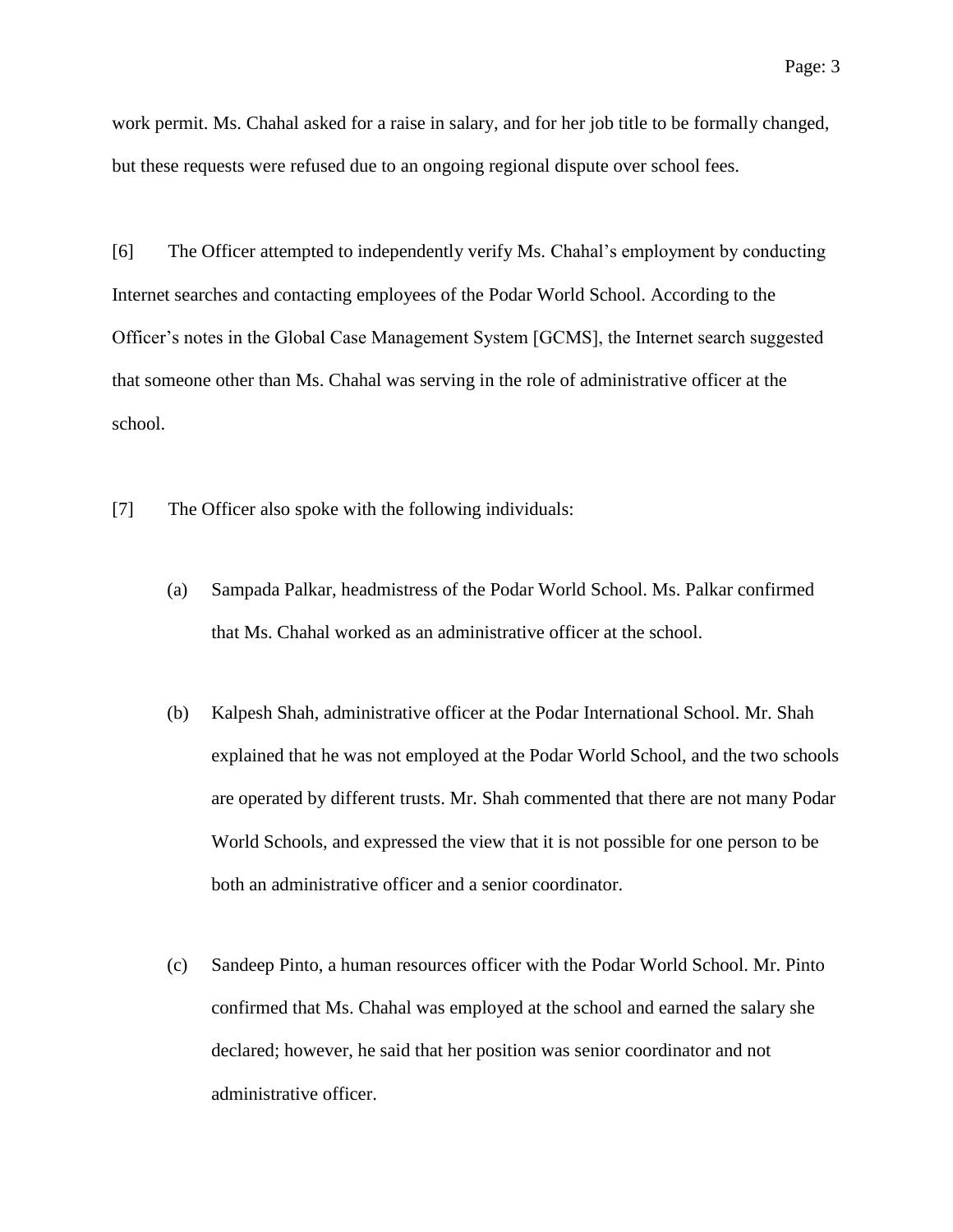[8] The Officer sent Ms. Chahal a Procedural Fairness Letter [PFL] on April 29, 2020. The PFL informed Ms. Chahal of the Officer's concern that the letter confirming her employment did not accurately reflect her job title and duties at the Podar World School, and may be fraudulent. Ms. Chahal was advised that if she were found to have engaged in misrepresentation, she would be inadmissible to Canada for five years pursuant to ss  $40(1)$  and  $40(2)(a)$  of the IRPA.

[9] Ms. Chahal responded to the Officer in writing on May 25, 2020. She explained that her duties at the Podar World School included teaching and providing support to administrative staff. She affirmed that she provided instruction, coordinated student video conferences, conducted exams, maintained office records, prepared reports, managed media relations, and replied to admission inquiries.

[10] Ms. Chahal also stated that her managers at the Podar World School were opposed to her leaving her position and working abroad. She admitted she had told her managers that she required a letter confirming her employment in order to obtain a visitor visa, rather than a work permit. If she had been honest about the purpose for which she requested the letter, she believed it might not have been provided.

[11] According to Ms. Chahal's response to the PFL, after the school was contacted by the Officer, she was asked to consider staying for another year before leaving. She declined, and she thought school officials may have insinuated they would provide negative responses to Canadian authorities regarding her employment.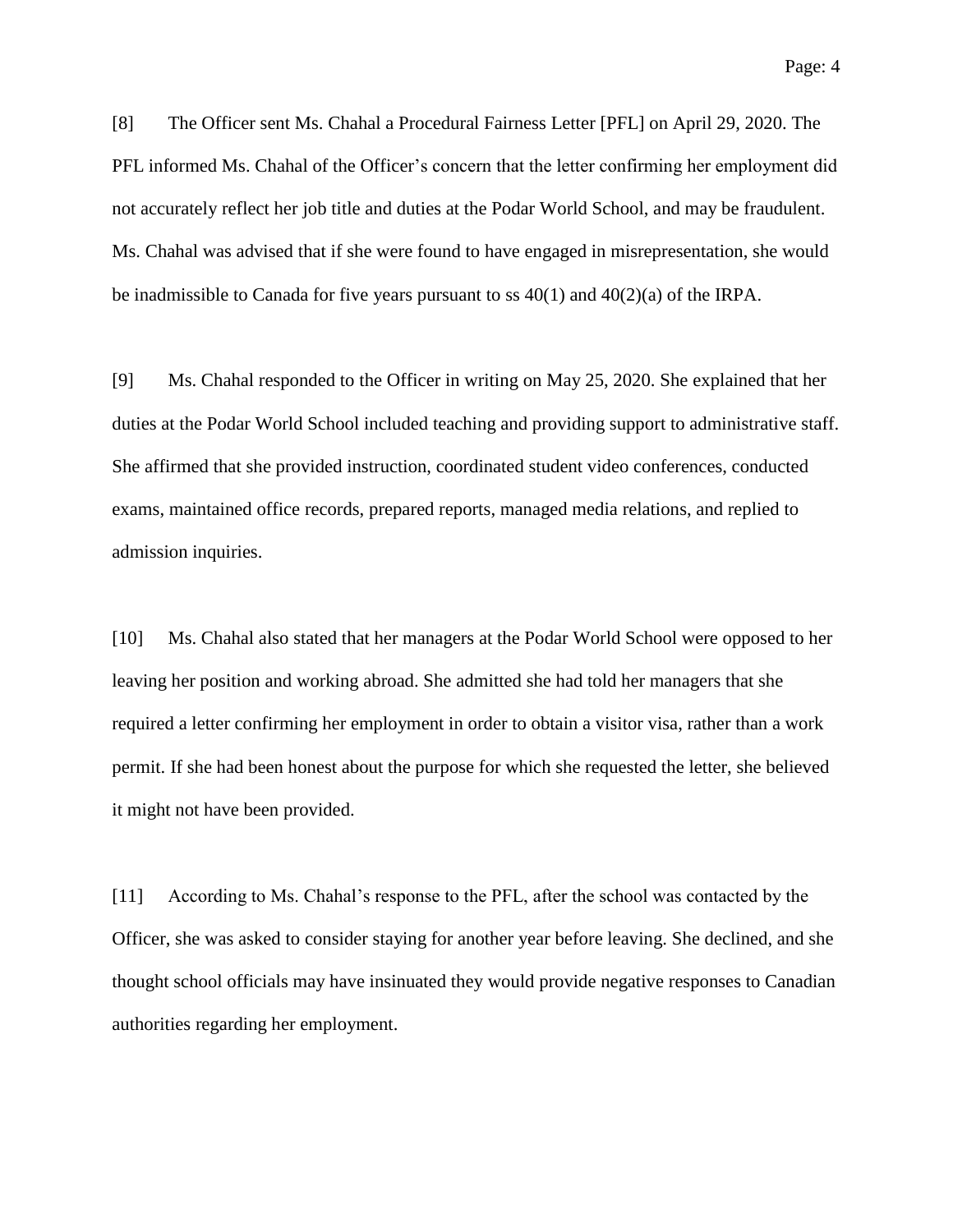[12] The Officer's GCMS notes for June 20, 2020 state: "... I am not satisfied on balance of probability that the applicant is working as an admin officer". The notes also indicate the Officer did not believe Ms. Chahal had been interviewed at length by her Canadian employer, as she claimed in her response to the PFL: "… the applicant has never declared that the employer is, in fact, her immediate relative, therefore, I do not find this statement credible".

[13] The Officer refused Ms. Chahal's application for a work permit on June 25, 2020, and declared her to be inadmissible for misrepresentation for a period of five years.

III. **Issue** 

[14] Ms. Chahal challenges the Officer's decision on a number of grounds. One of these is determinative. The application for judicial review must be allowed because the Officer's decision was procedurally unfair.

### IV. Analysis

[15] Procedural fairness is subject to a reviewing exercise best reflected in the correctness standard, although strictly speaking no standard of review is being applied (*Canadian Pacific Railway Company v Canada (Attorney General)*, 2018 FCA 69 at para 54). The Court must determine whether the process followed by the decision-maker satisfies the level of fairness required in all of the circumstances (*Mission Institution v Khela*, 2014 SCC 24 at para 79). The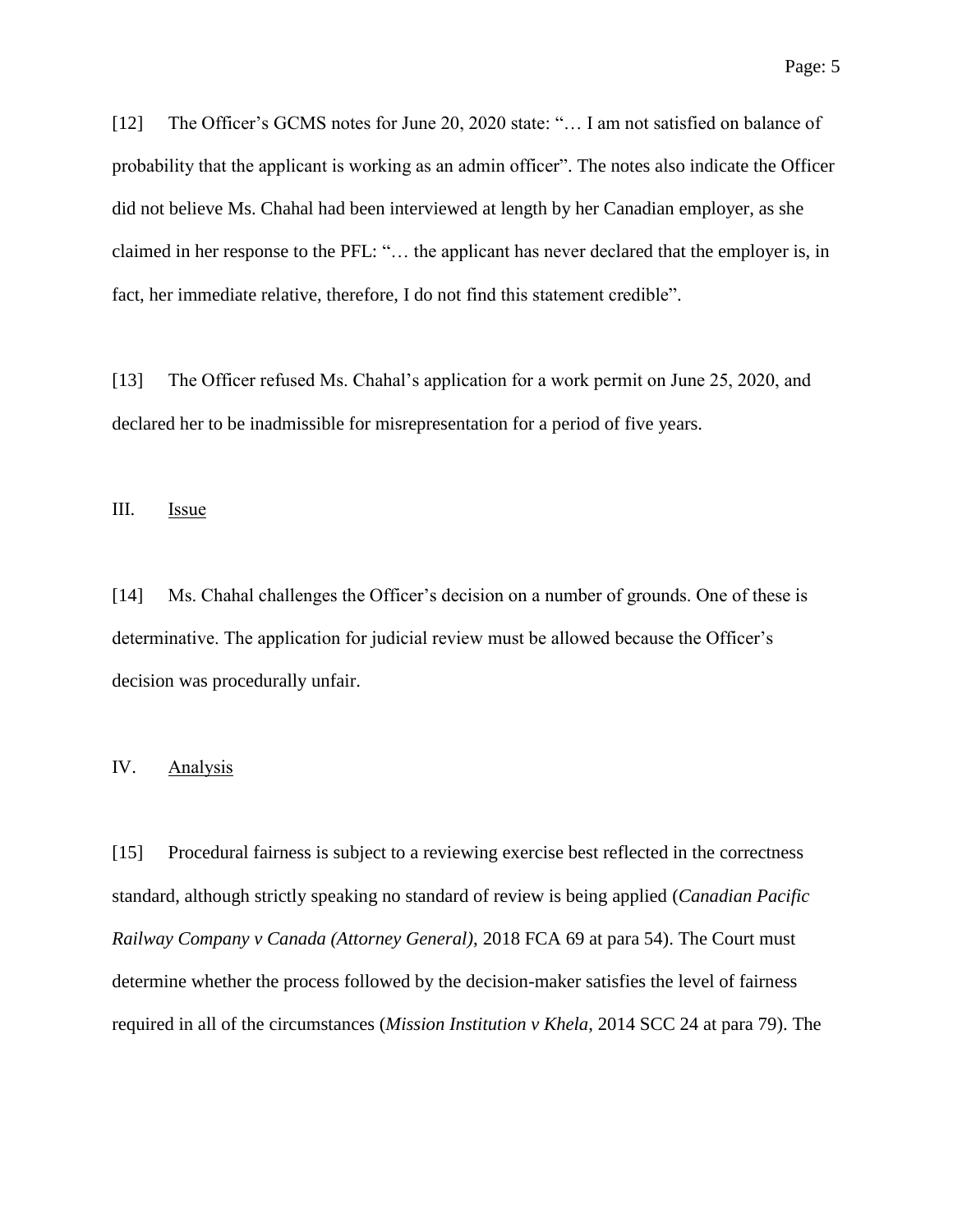ultimate question is whether the applicant knew the case to meet, and had a full and fair chance to respond (*Siffort v Canada (Citizenship and Immigration)*, 2020 FC 351 at para 18).

[16] The Officer's GCMS notes form a part of the decision under review (*Ebrahimshani v Canada (Citizenship and Immigration)*, 2020 FC 89 at para 5).

[17] Ms. Chahal seeks to adduce new evidence regarding the nature of her duties at the Podar World School, consisting of letters and affidavits that confirm she did indeed work in the dual capacities of administrative officer and senior coordinator. She says she could not have submitted this evidence to the Officer, because the PFL did not provide sufficient detail regarding the Officer's concerns. Had she been informed that the concern pertained to her dual role at the school, she would have responded accordingly.

[18] As a general rule, the evidentiary record before the Court on judicial review is restricted to the evidentiary record that was before the decision maker. Evidence that was not before the decision maker and that goes to the merits of the matter is not admissible (*Association of Universities and Colleges of Canada v Canadian Copyright Licensing Agency (Access Copyright)*, 2012 FCA 22 [*Access Copyright*] at para 19).

[19] There are three recognized exceptions to this general rule: (1) evidence that comprises general background in circumstances where the information might assist a court in understanding issues relevant to the proceeding; (2) evidence that brings into focus procedural defects that cannot be found in the evidentiary record; and (3) evidence that illustrates the complete absence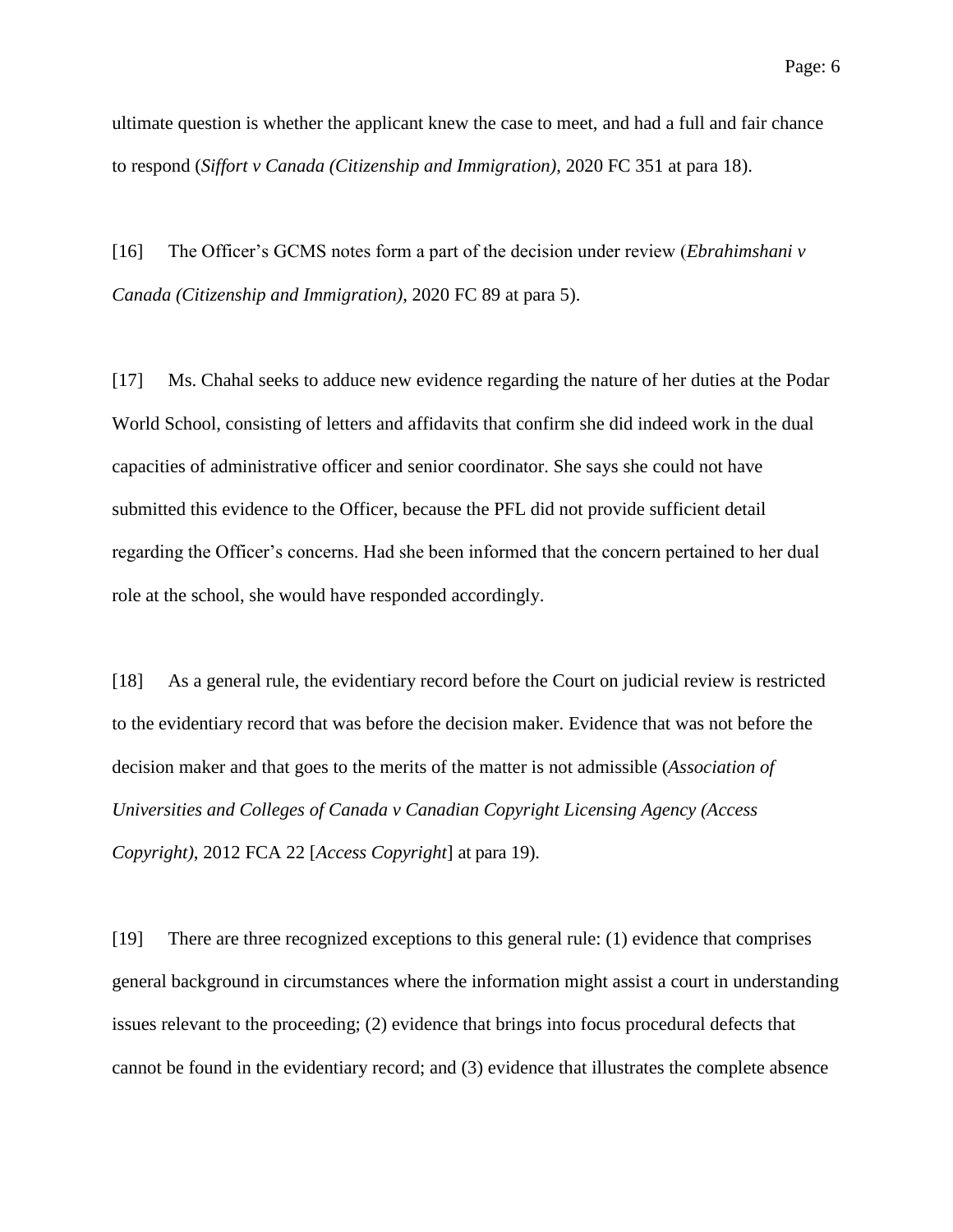of evidence before the decision maker when it made a particular finding (*Access Copyright* at para 20).

[20] Ms. Chahal argues the new evidence falls within the first exception, and provides only general background information to assist the court's understanding. I disagree. However, the new evidence may be admitted in accordance with the second exception for the limited purpose of demonstrating the additional information that could have been provided if the PFL had been clearer. The evidence is relevant to the question of procedural fairness, but it cannot be relied upon to challenge the Officer's decision on its merits.

[21] The decision to issue a temporary visa typically attracts a low level of procedural fairness, as an applicant does not face detention or removal and can re-apply. However, associated findings of misrepresentation under  $s(40)(a)$  of the IRPA attract a higher level of procedural fairness, because a finding of misrepresentation precludes an applicant from reapplying for a five-year period. This is a harsh result, and may also reflect on an applicant's character (*Likhi v Canada (Citizenship and Immigration)*, 2020 FC 171 at paras 26-27).

[22] Where a finding of misrepresentation is contemplated, a visa officer has a duty to inform an applicant of the concerns that may give rise to such a finding and must provide the applicant with a meaningful opportunity to respond (*Bayramov v Canada (Citizenship and Immigration),*  2019 FC 256 at para 15, citing *Lamsen v Canada (Citizenship and Immigration)*, 2016 FC 815 at para 18). This is usually done by means of a PFL. The PFL must contain enough detail to enable the applicant to know the case to meet.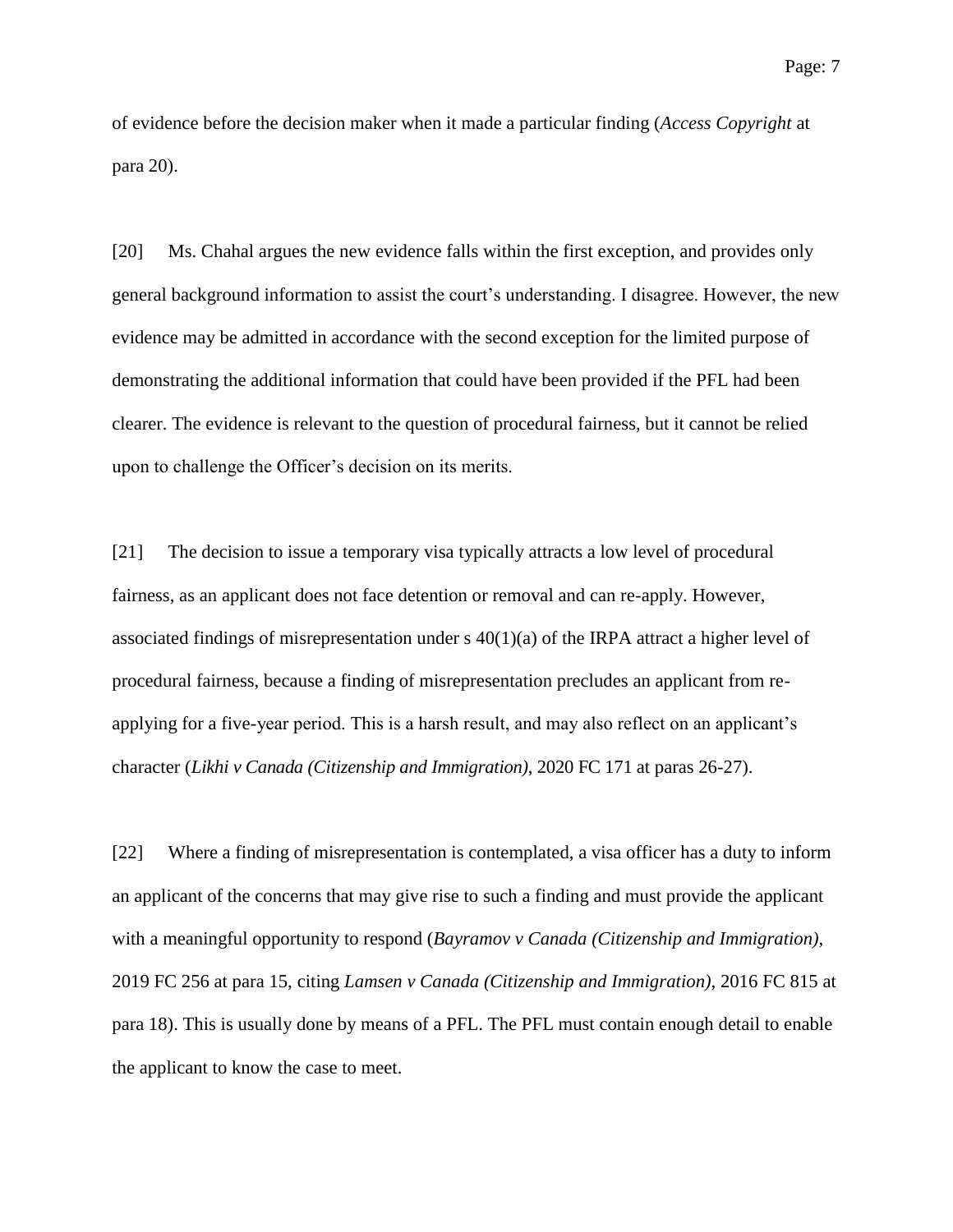[23] The PFL sent to Ms. Chahal described the nature of the Officer's concerns as follows:

I have concerns that you have submitted a fraudulent employment letter that does not accurately reflect your job title and duties at Podar World School.

[24] The Officer said nothing about the basis for the concerns, or anything about the Internet search results or communications with employees of the Podar World School and Podar International School that suggested Ms. Chahal may not hold the position of administrative officer.

[25] In *Waheed v Canada (Citizenship and Immigration)*, 2020 FC 265 [*Waheed*], members of the Anti-Fraud Unit of the High Commission of Canada in Islamabad, Pakistan visited the address of the marketing agency where the applicant said he worked. They were unable to confirm the marketing agency operated from that location. The officer sent the applicant a PFL suggesting he may have falsified or misrepresented his work experience. Justice Sandra Simpson found the PFL to be inadequate, holding as follows (*Waheed* at paras 12-13):

> In my view the purpose of a Procedural Fairness Letter is to provide a recipient with information that enables him or her to, if possible, dispel an officer's concerns. My view is reinforced by the decision of the Federal Court of Appeal in *Sapru v. Canada (Minister of Citizenship & Immigration)*, 2011 FCA 35 at paragraph 31. There the Court says:

> > The Judge's conclusion was premised on the basis that the Fairness Letter gives an applicant "a fair opportunity" to respond to any concerns. This requires the Fairness Letter to set out clearly all of the relevant concerns so that an applicant knows the case to be met and has a true opportunity to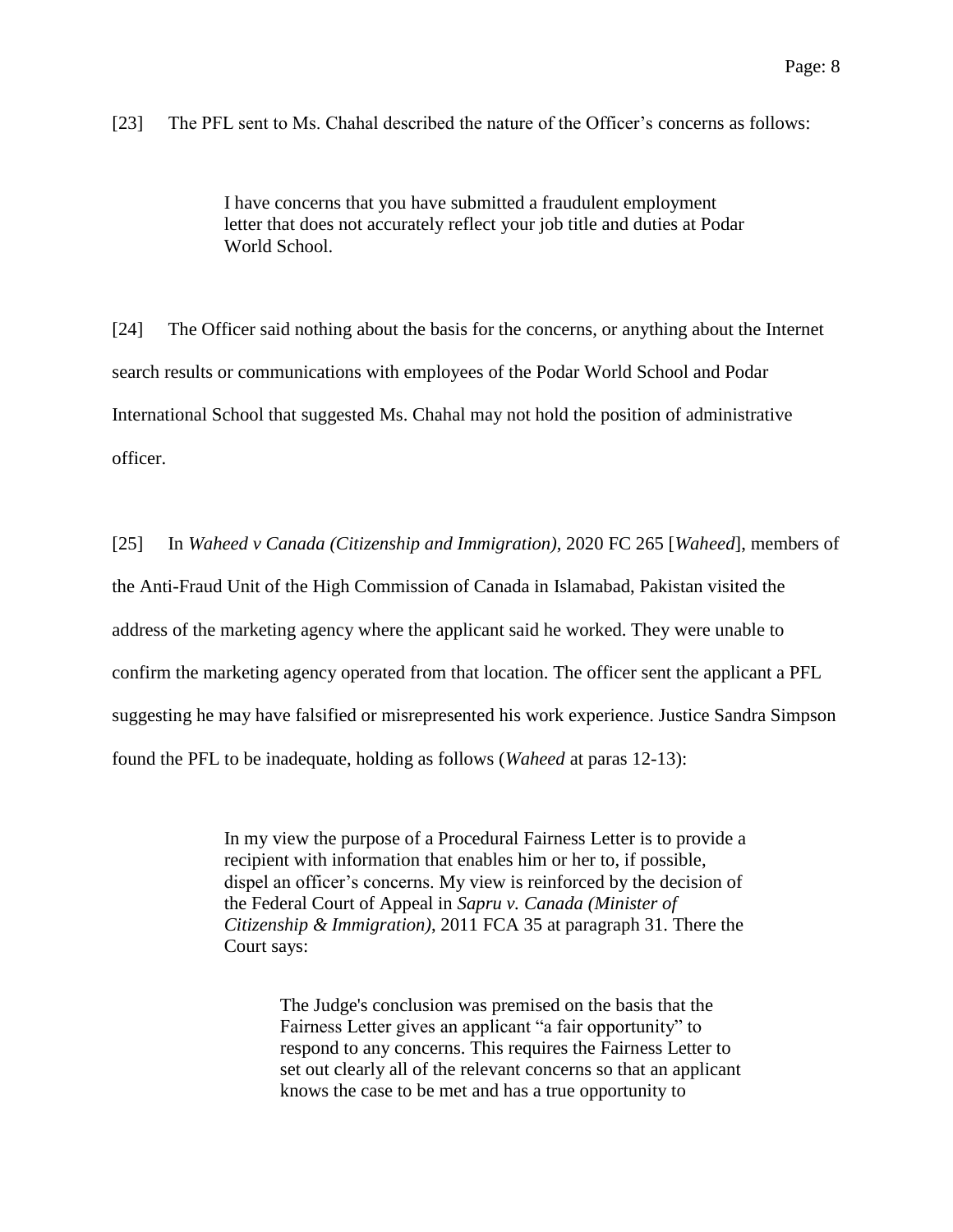meaningfully respond to all of the concerns of the medical officer.

In this case the Applicant was given only the Officer's conclusion that the evidence he provided in support of his work experience had been falsified.

[26] Ms. Chahal says that, due to her fraught relationship with her managers at the Podar World School, she did not request further written clarification from them regarding her duties. She feared they may have been attempting to sabotage her application for a work permit, and so she merely provided further particulars of the duties she performed at the school.

[27] Ms. Chahal was entitled to an understanding of the underlying concern or problem leading to the Officer's preliminary conclusion that she may have misrepresented her duties at the Podar World School (*Waheed* at para 14). The PFL neglected to explain that the concern arose from conflicting accounts of whether she was an administrative officer or a senior coordinator. In fact she was performing both roles.

### V. Conclusion

[28] The application for judicial review is allowed, and the matter is remitted to a different decision maker for redetermination. Neither party proposed that a question be certified for appeal.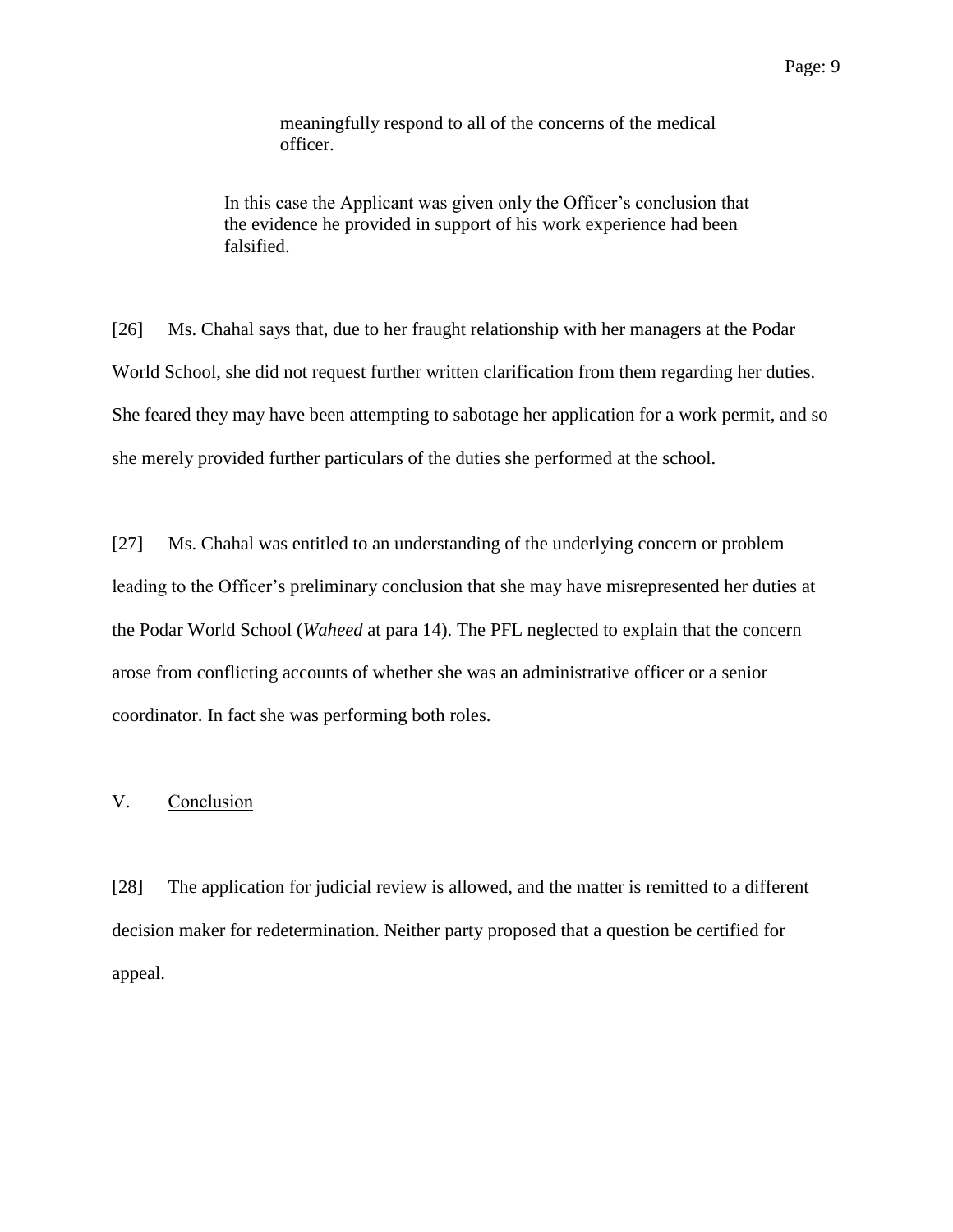# **JUDGMENT**

**THIS COURT'S JUDGMENT is that** the application for judicial review is allowed,

and the matter is remitted to a different decision maker for redetermination.

"Simon Fothergill" Judge